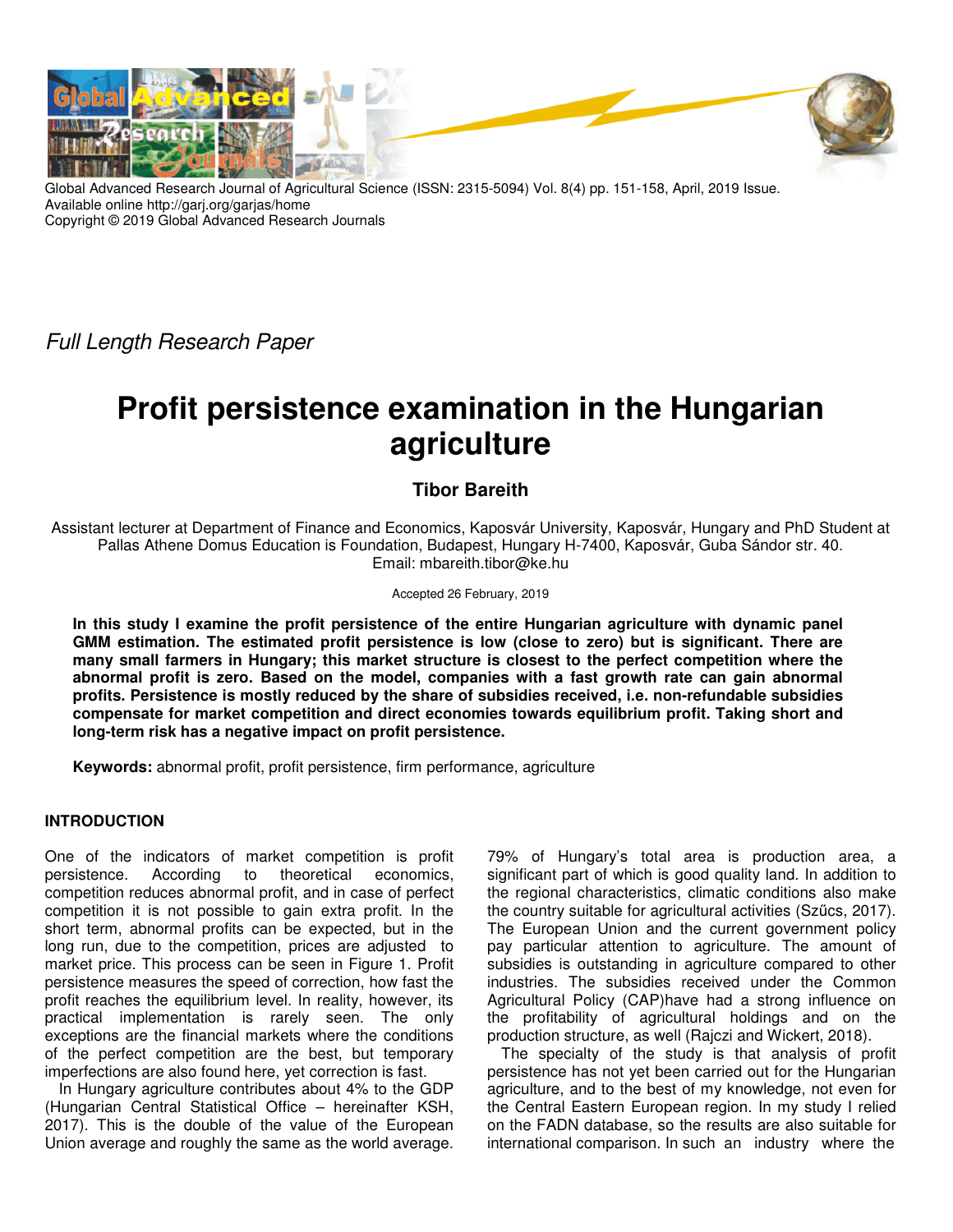

**Figure 1: Profit convergence** Source: Schwalbach et al. (1989)

amount of subsidies is outstanding, it is an important amount of subsidies is outstanding, it is an important<br>question how competition is evolving. Do grants increase or decrease competition? Is the profit of farms more influenced by industry or company-specific factors? or decrease competition? Is the profit of farms more<br>influenced by industry or company-specific factors?<br>Nowadays, profit persistence is tested with AR or

dynamic panel models. Mueller's article (1977) was the first to examine abnormal profit. Mueller did not work with an AR model but with a so-called PCM model. The first use of profit persistence with the AR model is also related to Mueller (1986).

Schumacher and Boland wrote one of the first studies (2005) to investigate the profit persistence of the food industry. The data range was between 1980 and 2001, in terms of the methodology of the study, the authors used the sequential-weighted least square method. Their main result is that profit is influenced more by industry variables than corporate influences. oanel models. Mueller's article (1977) was the first<br>ne abnormal profit. Mueller did not work with an<br>I but with a so-called PCM model. The first use of<br>sistence with the AR model is also related to<br>1986).<br>acher and Boland

Hirsch and Gschwandtner (2013) examined the profit persistence of the food industry in five European countries based on data from 1996 to 2008. Short-term returns are present in all five countries. The highest one returns are present in all five countries. The highest one<br>can be found in the UK, while the lowest short-run persistence is in Belgium. However, these values are lower than in other industries (Hirsch and Gschwandtner, 2013). Based on the results of these five European countries, there is a competition on the basis of the profit persistence of the European food industry, but past abnormal yields have an impact on current yields (Hirsch and Gschwandtner, 2013). High profit persistence can be be observed in case of young and large companies. sistence is in Belgium. However, these values are lower<br>i in other industries (Hirsch and Gschwandtner, 2013).<br>ed on the results of these five European countries,<br>e is a competition on the basis of the profit persistence<br>h ides is outstanding, it is an important (Gschwandther, 2012). The effect of important in the Unit survey the profit of arms more more more more in the Unit of Kingdom. The first ore only specific factors?<br>
Survey or compan

Gschwandtner (2012) investigated the profit persistent of US companies between 1950 and 1999, and he divided it into three periods. Profit persistence decreased in the period under review, which the author explained with international competition and lower market entry barriers

can also be seen on the abnormal profits. (Gschwandtner, 2012). The effect of increasing competition

McMillan and Wohar (2011) investigated profit persistence in the United Kingdom. In their research, data from 57 companies were analyzed between 1980 and 2007. A high entry barrier was observed in the markets of companies with high profit persistence, in case of low profit persistence, the entrybarrier is low (McMillan and Wohar, 2011). seen on the abnormal profits.<br>
and Wohar (2011) investigated profit<br>
in the United Kingdom. In their research, data<br>
mpanies were analyzed between 1980 and<br>
n entry barrier was observed in the markets of

Hirsch and Hartmann (2014) examined the companies of the European dairy industry. A total of 590 companies have been studied in five Western European countries. The period covered is from 1996 to 2008. There is no exceptionally high profit persistence in the dairy sector, compared to the manufacturing industry; it is lower in the whole food industry (Hirsch and Hartmann, 2014). The low profit persistence is due to the high rate of state profit persistence is due to the high rate of state<br>interventions and the high rate of co-operatives compared to other industries. the entrybarrier is low (McMillan and Wohar,<br>Hartmann (2014) examined the companies of<br>dairy industry. A total of 590 companies have<br>in five Western European countries. The<br>ed is from 1996 to 2008. There is no<br>high profit

A summary of researches related to agriculture (especially food industry) available in the literature can be found in Table 1.

## **MATERIAL AND METHODS**

During the research we used data from the Farm Accountancy Data Network (FADN) of the Agricultural Research Institute (ARI). The FADN system operates in European Union countries, and it collects data about more than 80,000 agricultural holdings, while the entire EU-wide database represents a population around 6,4 million. (Keszthelyi, 2017). The database is representative of the region, size and activity. related to agriculture<br>food industry) available in the literature can be<br>ble 1.<br>**AND METHODS**<br>research we used data from the Farm<br>y Data Network (FADN) of the Agricultural<br>nstitute (ARI). The FADN system operates in<br>Jnion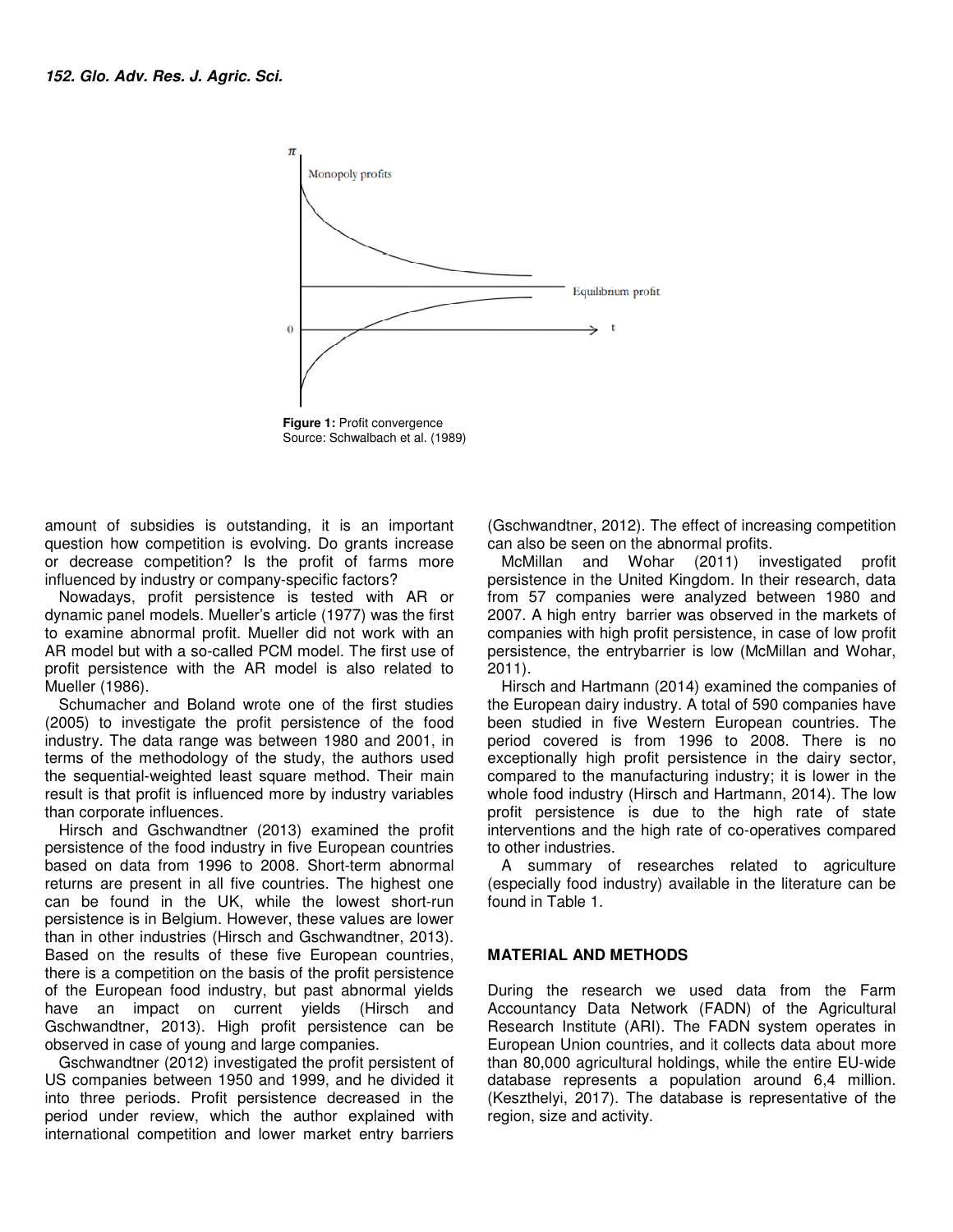**Table 1:** Summary of researches related to agriculture

| Authors                              | Countries                                  | Time span | Industry              | No. of firms | Method                          | Mean $\hat{\lambda}$ |
|--------------------------------------|--------------------------------------------|-----------|-----------------------|--------------|---------------------------------|----------------------|
| Alarcon<br>and<br>Sanchez<br>(2013)  | Spain                                      | 2000-2008 | Food industry         | 341          | <b>GMM</b>                      | 0.160                |
| Hirsch and<br>Gschwandtner<br>(2013) | Belgium,<br>Italy,<br>France,<br>Spain, UK | 1996-2008 | Food<br>manufacturing | 841          | <b>GMM</b>                      | 0,204                |
| Hirsch<br>and<br>Hartmann<br>(2014)  | $EU-5$                                     | 1996-2008 | Food<br>manufacturing | 351          | <b>GMM</b>                      | 0,173                |
| Gschwandtner<br>and<br>Hirsch (2015) | <b>USA</b>                                 | 1990-2012 | Food<br>manufacturing | 125          | <b>GMM</b><br>and<br><b>OLS</b> | 0.361                |

Source: Hirsch (2018)

Individual and social farms with at least 4,000 SOs may be included in the database. The Hungarian Farm Accountancy Data Network covers 2% of the population, and the observed plants provide more than 5,000 data annually. The data provided include labour, balance sheet, profit and loss statement, and land area data. The unbalanced panel database contains a total of 3,350 farm data for the period of 2006 to 2016. The average observation time of a plant is 7.24 years.

According to the 2015 data, 63% of the Hungarian agriculture is medium in size (EUR 25,000-500,000 SO), this size category is the most characteristic in the sector. In addition, the most popular form of activity is plant production.

For testing profit persistence, the generally accepted profitability index is the Return On Assets: ROA. When examining abnormal returns, the difference in the ROA value of the given year is examined from the average profitability level. Due to normalization, we can filter the impact of macroeconomic cycles, and interpret profit as deviation from market price (Gschwandtner, 2012).

$$
\pi_{i,t} = ROA_{i,t} - \overline{ROA_t} \text{ (1)}
$$

$$
\pi_{i,t} = \frac{ROA_{i,t} - \overline{ROA_t}}{\overline{ROA_t}} \text{ (2)}
$$

 $\pi_{t,i}$  denotes abnormal return. There is no difference in content between the abnormal profit measuring methods (1) and (2), and the correlation between them is 1. Among others, Gschwandtner (2005) and McMillan et. al. (2011) used method (2), Hirsch at. al. (2014) and Resende (2016) conducted their research according to method (1). In our study, we measure abnormal profit according to method (2). The normal profit  $(ROA_t)$  was calculated persectors separately for each year.

The methodology used to measure profit persistence in the literature is the auto regression process 1, AR(1). The

profits of companies are explained by the profit of the previous period.

 $\pi_{i,t} = \alpha_i + \lambda_i \pi_{i,t-1} + \varepsilon_{i,t}$  (3)

The  $\varepsilon_{i,t}$  error term is white noise with zero expected value and a constant variance.

The parameter  $\hat{\lambda}_i$  specifies the short-run persistence, the stickiness of the profit (Hirsch and Gschwandtner, 2013). The AR(1) process is stationary if  $|\hat{\lambda}_i|$  < 1. The closer parameter  $\hat{\lambda}_i$  is to one, the higher the profit persistence is. In case of high profit persistence, the company's profit is approaching slowly the normal profit in the market, so the market is characterized by weak competition. In case of low lambda, the market is approaching the perfect competition.

Long-run profit persistence is defined by the expected value of the AR(1) process.

$$
\widehat{p}_i = \frac{\widehat{\alpha_i}}{1 - \widehat{\lambda}_i} \left( 4 \right)
$$

If  $\widehat{p_{i}}$  does not differ significantly from zero, the companies examined are in perfect competition. The  $\widehat{p_{\iota}}$  is also known as long-term profit rate. If every company achieves normal profit,  $\widehat{p_{\iota}}$  is equal at all companies (Gschwandtner, 2005).

Due to the limitations of OLS estimations, the dynamic panel model is the most suitable for examining profit persistence with Arellano-Bond GMM estimator (Hirsch et al. 2013, 2014). The estimation is the most applicable if the study period is short but there are several companies under investigation (small T, large N).

 $\pi_{i,t} = \sum_{j} \alpha_j (X_{j,i,t} + \lambda \pi_{i,t-1} + \varepsilon_{i,t}$  (5)

Where  $\varepsilon_{i,t} = \eta_i + v_{i,t}$ . The Arellano-Bond GMM estimator takes the first difference in the equation, which results in the release of time-independent company-specific  $(\eta_i)$ effects (Hirsch and Gschwandtner, 2013, Kozlenko, 2015). The model has included company and industry-specific variables  $(X_j)$  that can explain the profit persistence of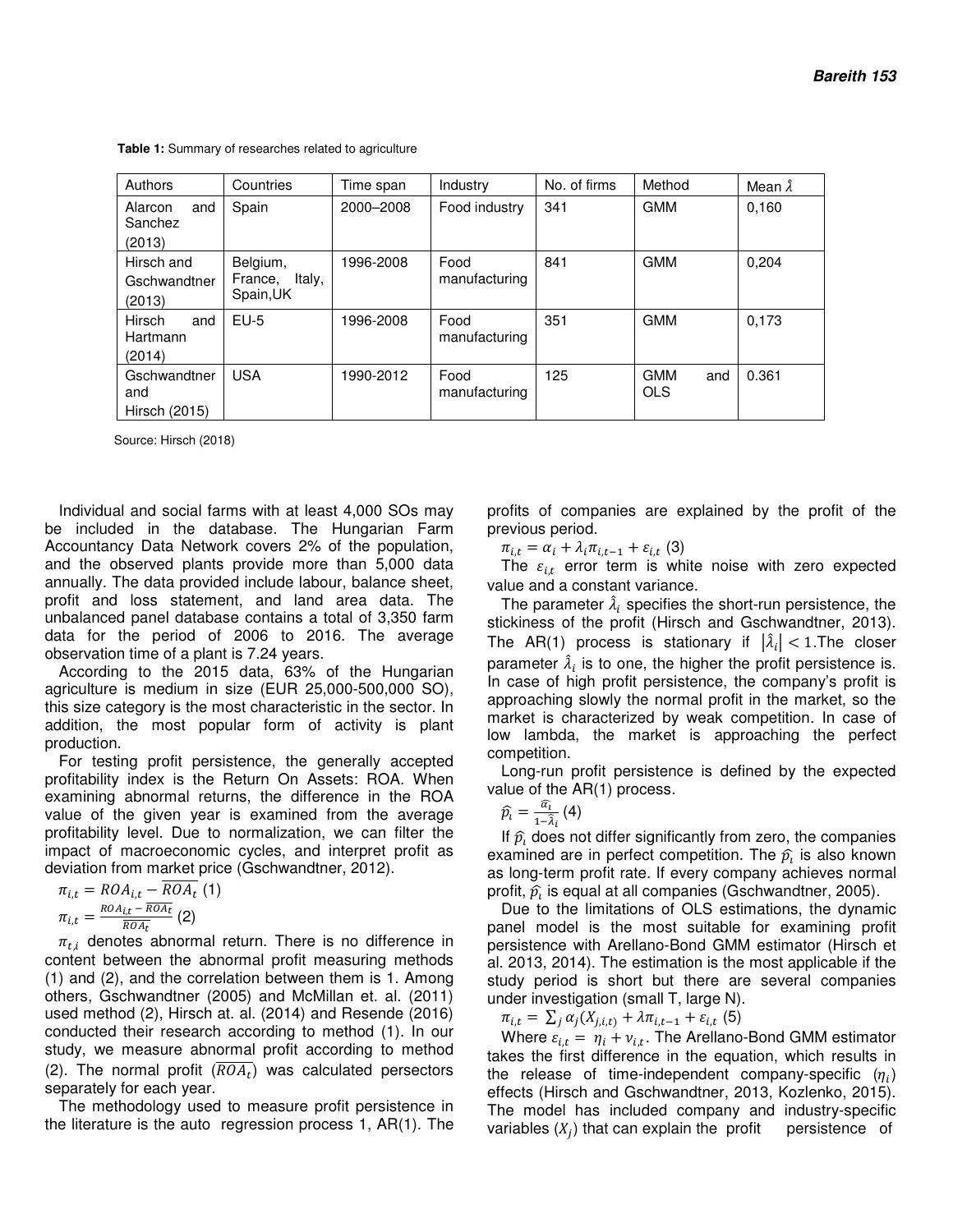|                          | small size (pcs) | medium<br>size<br>(pcs) | large size (pcs) | Total |
|--------------------------|------------------|-------------------------|------------------|-------|
| Poultry                  | 28               | 112                     | 20               | 160   |
| Fruit                    | 50               | 96                      |                  | 147   |
| Cattle and sheep         | 47               | 86                      |                  | 134   |
| Cereals oilseeds protein | 192              | 685                     | 68               | 945   |
| Pigs                     | 17               | 28                      | 15               | 60    |
| Wine                     | 41               | 22                      | 0                | 63    |
| <b>Milk</b>              | 26               | 78                      | 35               | 139   |
| Mixed farming            | 88               | 48                      | 29               | 165   |
| Horticulture             | 16               | 28                      | 0                | 44    |
| Other field corps        | 31               | 62                      | 13               | 106   |
| Osszesen                 | 536              | 1245                    | 182              | 1963  |

 **Table 2:** Data structure of the database (2015)

Source: ARI FADN database

companies. The delayed dependent is a variable endogenous; all the others are exogenous variables in the model (Hirsch and Gschwandtner, 2013).

The upper and lower one percent of the distribution of variables was treated by winsorization due to the outliers. The database almost certainly contains human error, uploading data to the database is done through several steps, and there may also be problems during searches. For this reason, the one percent data management is justified.

## **RESULTS AND DISCUSSIONS**

The chapter of results is divided into two parts, on the one hand we present the variables included in the model, on the other hand the empirical results.

## Company Size (**lnTA**)

The difference between the profit persistence and the company size (the logarithm of all devices) is unclear; it can be both positive and negative. In case of large size, the principle of economies of scale can work but there are several studies that were written on the inefficiencies of large companies. Enterprise size plays a significant role in food industry (Hirsch and Gschwandtner, 2013; Hirsch and Hartmann, 2014).

## Company Size Growth (**GrTA**)

From a theoretical point of view – similarly to the company's assets – the growth of the company size (the growth rate of all the assets) should have a positive impact on profit persistence. According to Dorey and Boland (2009) if the motive of the food company growth is not the expansion of its core business (but rather diversification), it may have a negative impact on profit.

Diversification of activities (**pdiff; percrop**)

The pdiff measures the diversification of the activity. The higher the value of the indicator is, the less business the economy does. In its calculation, the output rate per actuation was taken from the total output, and then they were raised to square and added. According to Dorey and Boland (2009), a positive coefficient should be obtained in regression. The percrop shows the output of crop production from total output. Crop production accounts for 60% of the total output of Hungarian agriculture (KSH, 2017).

## Risk measurement (**1/curr; gear; SDROA**)

The 1/curr is the reciprocal of the quotient of current assets and short-term liabilities, a means of short-term risk measurement. The long-term proxy for risk is the gear and SDROA indicators. The gear ratio is the long-term liabilities and the loan received from the owners divided by the equity. The SDROA shows the deviation of the given company's profit. It is expected that high risk will result in high profit (e.g. CAPM model). Browman (1980) found a nedative correlation between risk and profit, as evidenced by the practice of profit smoothing.

## Subsidy Dependence (**persubs**)

The persubs variable defines the proportion of grants compared to the grant plus the net sales revenue. On the one hand, the relative size of grants is expected to affect positively the profit persistence, help with smoothing the annual profit. On the other hand, subsidies complement the revenue and eliminate the difference among farmers.

## Form of entrepreneurship (**legal**)

The form of the enterprise is a dummy variable whether the plant operates in an individual or a corporate form. Almost eighty percent of the farmers on the Hungarian agricultural sector prefer the individual form because of the small farm size and the more favourable taxation conditions. In Hungarian agriculture individual farms predominate.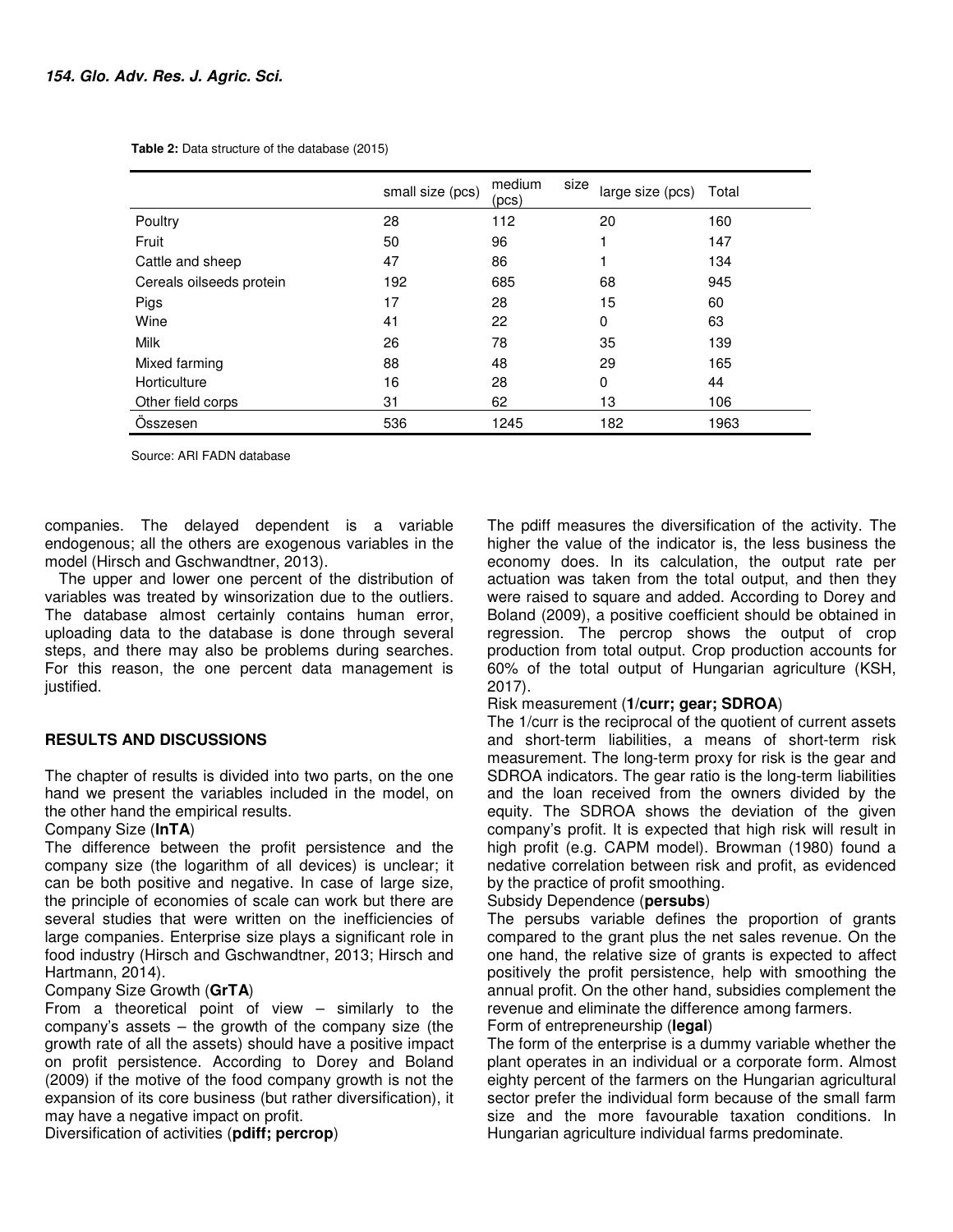|             | Mean     | Median   | Std. Dev. |
|-------------|----------|----------|-----------|
| aROA        | $-0.057$ | $-0.140$ | 6,364     |
| <b>InTA</b> | 10,962   | 10,906   | 1,352     |
| GrTA        | 1,006    | 1.004    | 0,017     |
| pdiv        | 0,747    | 0,848    | 0,281     |
| percrop     | 0,502    | 0,513    | 0,413     |
| curr        | 0,426    | 0,166    | 0,862     |
| gear        | 0.182    | 0,000    | 0,568     |
| SD          | 2,942    | 0,801    | 6,667     |
| persubs     | 0,235    | 0,210    | 0,163     |
| <b>EME</b>  | 4.743    | 1,659    | 10,138    |
| legal       | 0,198    | 0,000    | 0,398     |
| <b>MS10</b> | 0,322    | 0,295    | 0,222     |

 **Table 3:** Descriptive Statistics for Variables

Source: own editing (ARI FADN database)

#### Live Work (**EME**)

The live work variable specifies the number of full-time employees at work. My assumption is that live work is more costly than using machines but there are activities that cannot be performed by machines, or in case of small farm size they are not cost-effective.

#### Market Saturation (**C10**)

Market Saturation specifies the ratio of the top ten companies with the highest revenue in a given business activity compared to the total sales revenue of the activity. The more saturated the market is, the more difficult it is to gain abnormal profit.

The descriptive statistics for variables can be found in Table 3. Its ROA indicator is defined as zero, so on average, none of the economies can realize abnormal profit. The deviation of the abnormal profit rate, however, is very high. Half of the farms' revenue comes from plant production (percrop), with diversification index (pdiv) 0.747, that is, on the basis of the sample, farmers deal with few activities.

The value of the variable measuring long-term risk (gear) is low, the median value is zero, that is, more than half of the farms have no long-term foreign source. The reciprocal of the liquidity ratio (1/curr) is high, the average amount of short-term liabilities exceeds its current assets, but the median value refers to excessive security. On average, farms have fewer than five full-time employees. The top ten farms cover up to 30% of the market per sectors on average, but the deviation is also significant here.

Table 4 shows the estimated results of the dynamic panel. The model has a total of 19 instruments, no secondary autocorrelation, and based on the Sargan and Hansen test, the model is robust and the number of instruments is adequate.

Abnormal profit persistence is significant at one percent, but the value of the coefficient is very close to zero. Based on the model, the abnormal profit disappears in a year's time, with no stickiness. According to the literature, profit persistence is lower in agriculture than in the processing industry, but persistence around zero is surprising but not impossible. Hirsch és Gschwandtner (2013) measured abnormal profit persistence between 0.1 and 0.3 in their research in five European countries.

The size of the company (lnTA) has no effect on abnormal yield. Hirsch és Gschwandtner (2013) as well as Hirsch és Hartmann (2014) found a negative or neutral relationship between size and abnormal profit. Goddard et al. (2005) found a negative relationship between profitability and large enterprise size. In case of Hungarian agriculture – as it can be seen from the database – we cannot talk about exceptionally large economies. Presumably, this is the reason why there is no negative relationship, but the neutral connection itself partially contradicts the hypothesis of economics of scale. Contrary to the effect of the size, the company's growth rate (GrTA) increases abnormal yields significantly. In the international literature the growth rate has a neutral or negative relationship with the profit. According to Dorey and Boland (2009) growth will reduce profit when it is combined with diversification, but if the company's main profile is expanded, growth has a positive effect. This is supported by Rajczi and Wickert (2018), who believe that the support system affects the activity and profitability of the companies.

The diversification of the activity (pdiff) has a significant relationship with abnormal return, but this relationship is negative. The higher the value of the pdiff indicator means the lesser degree of diversification, so if a farm performs few activities (specializes), it can expect a higher abnormal return. Of course, at the same time, it can also face a higher risk. Diversification also includes the percentage of crop production (percrop) variable. According to the KSH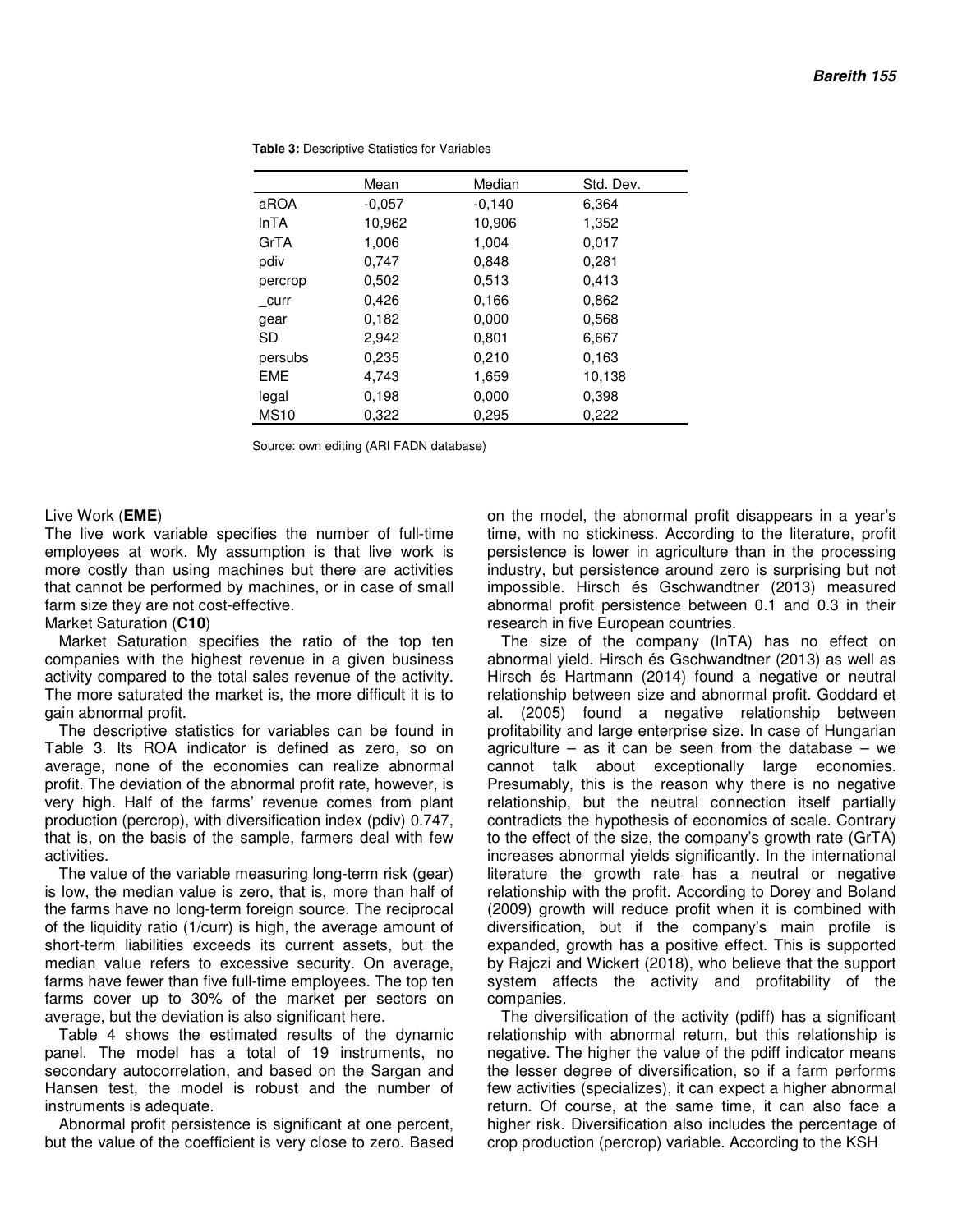| Variables           | Coef.         | Prob.      |  |
|---------------------|---------------|------------|--|
| $aROAi,t-1$         | 0,029         | $0,001***$ |  |
| InTA <sub>i.t</sub> | 0,031         | 0,498      |  |
| $GrTA_{i.t}$        | 1,610         | $0,006***$ |  |
| $pdf_{i,t}$         | 0,444         | $0,076*$   |  |
| $percrop_{i,t}$     | -0.612        | $0.045**$  |  |
| $1/curr_{i,t}$      | -0.651        | $0.003**$  |  |
| gear <sub>i.t</sub> | -0.643        | $0,031**$  |  |
| $SD_{i,t}$          | 0.026         | 0.602      |  |
| persubsi,t          | -4,859        | $0,000***$ |  |
| $EME_{i.t}$         | 0,007         | $0,005***$ |  |
| $legal_{i.t}$       | -0,739        | $0,000***$ |  |
| $MS10_{i,t}$        | -1,358        | $0,000***$ |  |
| Tests               |               |            |  |
| AR(2)               | $z = -0.27$   | 0,786      |  |
| Sargan              | Chi2(7)=5,72  | 0,573      |  |
| Hansen              | Chi2(7)=12,66 | 0.081      |  |

 **Table 4:** Results in Dynamic Panel Estimator

Source: own editing

\*\*\*, \*\*, \*Significant at the 1, 5, 10 per cent level, respectively.

 **Table 5:** ROA values per sectors

|                     | Mean  | Median | <b>SD</b> | <b>RSD</b> |
|---------------------|-------|--------|-----------|------------|
| Poultry             | 0.055 | 0,049  | 0,346     | 6,32292    |
| Fruit               | 0,027 | 0.039  | 1,262     | 46,43894   |
| Cattle and sheep    | 0.093 | 0.083  | 0.134     | 1,438635   |
| Cereals<br>oilseeds |       |        |           |            |
| protein             | 0.134 | 0.115  | 0.154     | 1,148578   |
| Pigs                | 0.088 | 0.073  | 0.194     | 2,202169   |
| Wine                | 0.053 | 0.039  | 0.131     | 2,480707   |
| <b>Milk</b>         | 0.118 | 0.108  | 0.127     | 1,071665   |
| Mixed farming       | 0.097 | 0.088  | 0.134     | 1,384377   |
| Horticulture        | 0.130 | 0.103  | 0.477     | 3,667078   |
| Other field corps   | 0,160 | 0.134  | 0,436     | 2,733271   |
| Total               | 0,110 | 0.099  | 0,411     | 3,751135   |

Source: own editing (ARI FADN database)

data, 60%, according to the database, 50% is the ratio of crop production of total output, which is the ratio of a report. However, there is a negative relationship between the abnormal return and crop production. The primary reason for this is exactly the competition; the support system directs farmers towards plant production. In the multiplayer market, the farmer's price maker role is lost and the prices have to be adjusted. In such a competitive environment it is much more difficult to achieve abnormal profit.

It is also important to point out that plant production is one of the most profitable activities. Table 5 shows ROA values per sectors. In case of crop production, the second largest is the profitability and the second lowest is the relative standard deviation. The goal is not necessarily the abnormal return.

I studied the relationship between risk and abnormal return with three different variables. Short-term risk is measured by the 1/curr variable; long-term risk is measured by the gear variable, and the ROA deviation (SDROA) is the third variable. The latter variable does not show a significant relationship, but the short- and long-term risk proxies clearly indicate a negative relationship. Farms financed from foreign sources are less able to gain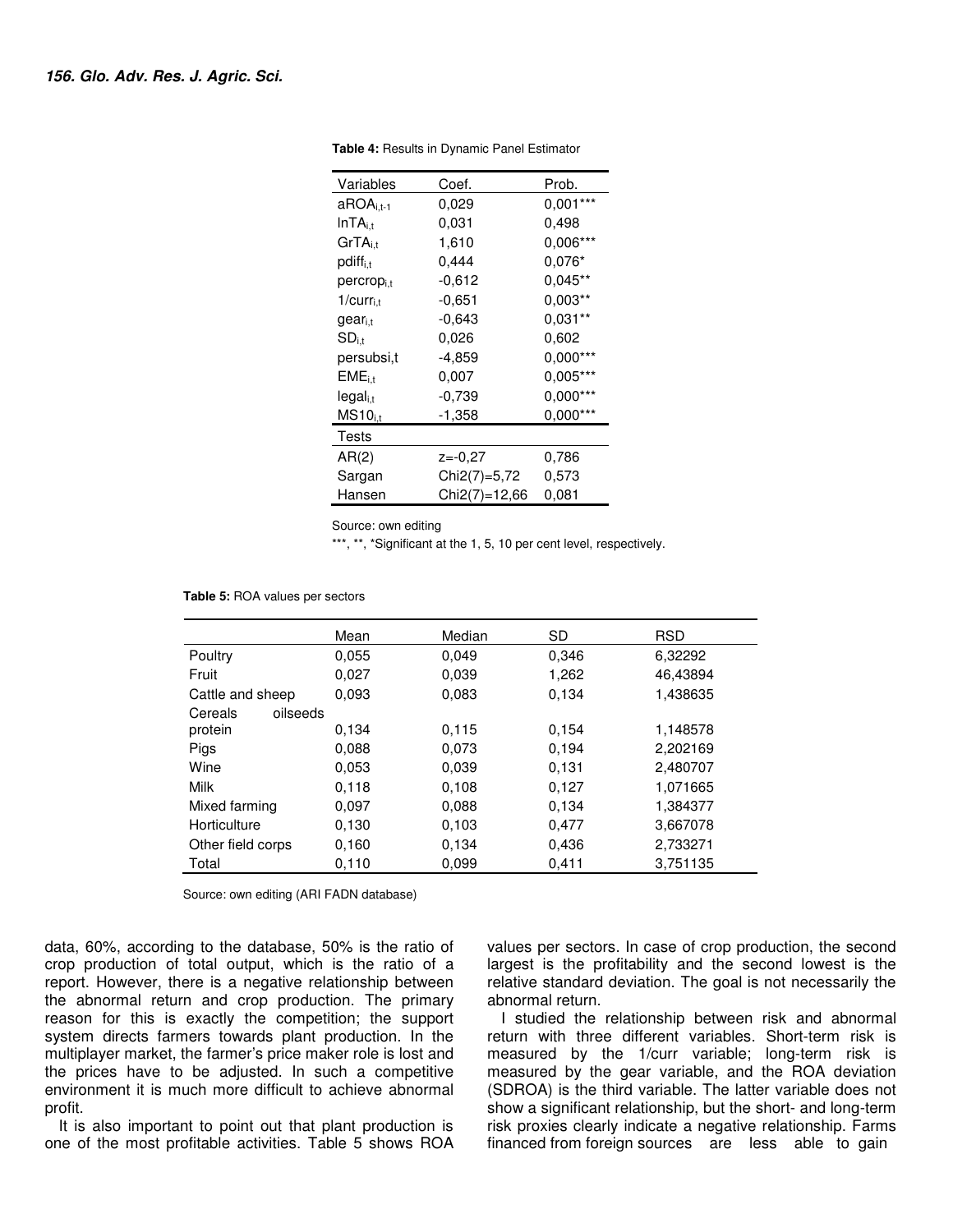abnormal profits. The debt service is likely to erode the extra profit. In the international literature, negative or neutral relationships were found the most frequently (e.g. Gschwandtner (2005), Andersen et al. (2007)).

In agriculture subsidies have always played an important role, and this is not different nowadays. Subsidies compared to outputs (persubs) reduce abnormal returns. Among the control variables the greatest effect can be found here. The support system promotes competition and reduces abnormal profits significantly. It is important to note that "normal profit" is an average profit per sectors of the given year, which may differ from a general agricultural average profit significantly. This can be linked to plant production (percrop) variable, subsidies direct farmers towards plant production, which also reduces abnormal returns. The two effects reinforce each other.

The impact of live work (EME) is significant, but its impact is negligible and can be considered as zero. The Hungarian agricultural sector is characterized by micro and small size farms, where family and family members work in most cases. These working hours are also included in the database, but their reliability is questionable. If there were employees instead of family members, and they would get the minimum wage, a significant negative relationship would probably be experienced.

The form of enterprises (legal) has a significant negative relationship. If the enterprise is a business company, abnormal profit-making opportunities are reduced. The current Hungarian tax system strongly supports small companies and primary producers, so farmers do not want to get out of this preferential tax treatment. It is the easiest way to increase their results.

The relationship between market saturation (MS10) and abnormal return is negative, the more saturated the market is (per sectors), the more difficult it is to gain abnormal return. In case of perfect market competition, many small farms are assumed, so low market saturation is desirable. In case of high market saturation, the market resembles an oligopoly, where competition is already violated and abnormal profit is possible. However, based on the data, the abnormal profit decreases in the market structure similar to the oligopoly. On the other hand, entering such a market structure is very costly, making it difficult to gain extra profit. In the hope of abnormal profit, it is preferable to choose an activity where large economies are less dominant in the market.

## **CONCLUSION**

In the study we examined the profit persistence of Hungarian agricultural holdings with the dynamic panel model from 2006 to 2016. Based on the study, abnormal profit persistence is significant, but very low, almost zero. Hirsch and Gschwandtner (2013) found the lowest profit persistence in Belgium at 0.11. The Hungarian profit level

is close to the equilibrium profit per sector. Based on the market structure of the Hungarian agricultural economy, low profit persistence is not really surprising. Agriculture is a traditional industry that can be done in small sizes as well. Hirsch and Hartmann (2014) point out that the profit persistence is lower in the food industry than in the manufacturing industry, where companies are much larger due to the economies of scale, so companies have more power on the market.

The only instrument to grow the abnormal return is growth rate; fast-growing companies regardless of their size can skim off the market to the highest possible degree. Persistence is mostly reduced by the share of subsidies received, i.e. non-repayable subsidies compensate for market competition, and they direct the economy towards profit of equilibrium. This is followed by market saturation, which also negatively affects profit persistence. The legal form of the company also influences abnormal profit persistence significantly, while companies operating as individual companies are in a better position due to the more favourable taxation conditions. Taking short- and long-term risks has a negative impact on profit persistence.

#### **ACKNOWLEDGMENTS**

Article publishing charge was covered by the EFOP-3.6.1- 16-2016-00007 (Intelligent Specialization Program at Kaposvár University) project.

#### **BIBLIOGRAPHY**

- Andersen TJ, Jerker D, Richard AB (2017). "Strategic responsiveness and Bowman's risk–return paradox." Strategic Management Journal 28.4 (2007): 407-429.
- Bowman EH (2017). "A risk/return paradox for strategic management." (1980).
- Diána S (2017). "Magyarország mezőgazdaságának történelmi áttekintése." Tanulmánykötet-Vállalkozásfejlesztés a XXI. században VII. (2017): 580-601.
- Dorsey S, Michael B (2009). "The impact of integration strategies on food business firm value." Journal of Agricultural and Applied Economics 41.3 (2009): 585-598.
- Goddard J, Manouche T, John OSW (2005). "Determinants of profitability in European manufacturing and services: evidence from a dynamic panel model." Applied Financial Economics 15.18 (2005): 1269-1282.
- Gschwandtner A (2005). "Profit persistence in the 'very'long run: evidence from survivors and exiters." Applied Economics 37.7 (2005): 793-806.
- Gschwandtner A (2012). "Evolution of profit persistence in the USA: Evidence from three periods." The Manchester School80.2 (2012): 172- 209.
- Hirsch S (2018). "Successful in the Long Run: A Meta Regression Analysis of Persistent Firm Profits." Journal of Economic Surveys 32.1 (2018): 23-49.
- Hirsch S, Adelina G (2013). "Profit persistence in the food industry: evidence from five European countries." European Review of Agricultural Economics 40.5 (2013): 741-759.
- Hirsch S, Monika H (2014). "Persistence of firm level profitability in the European dairy processing industry." Agricultural economics 45.S1 (2014): 53-63.